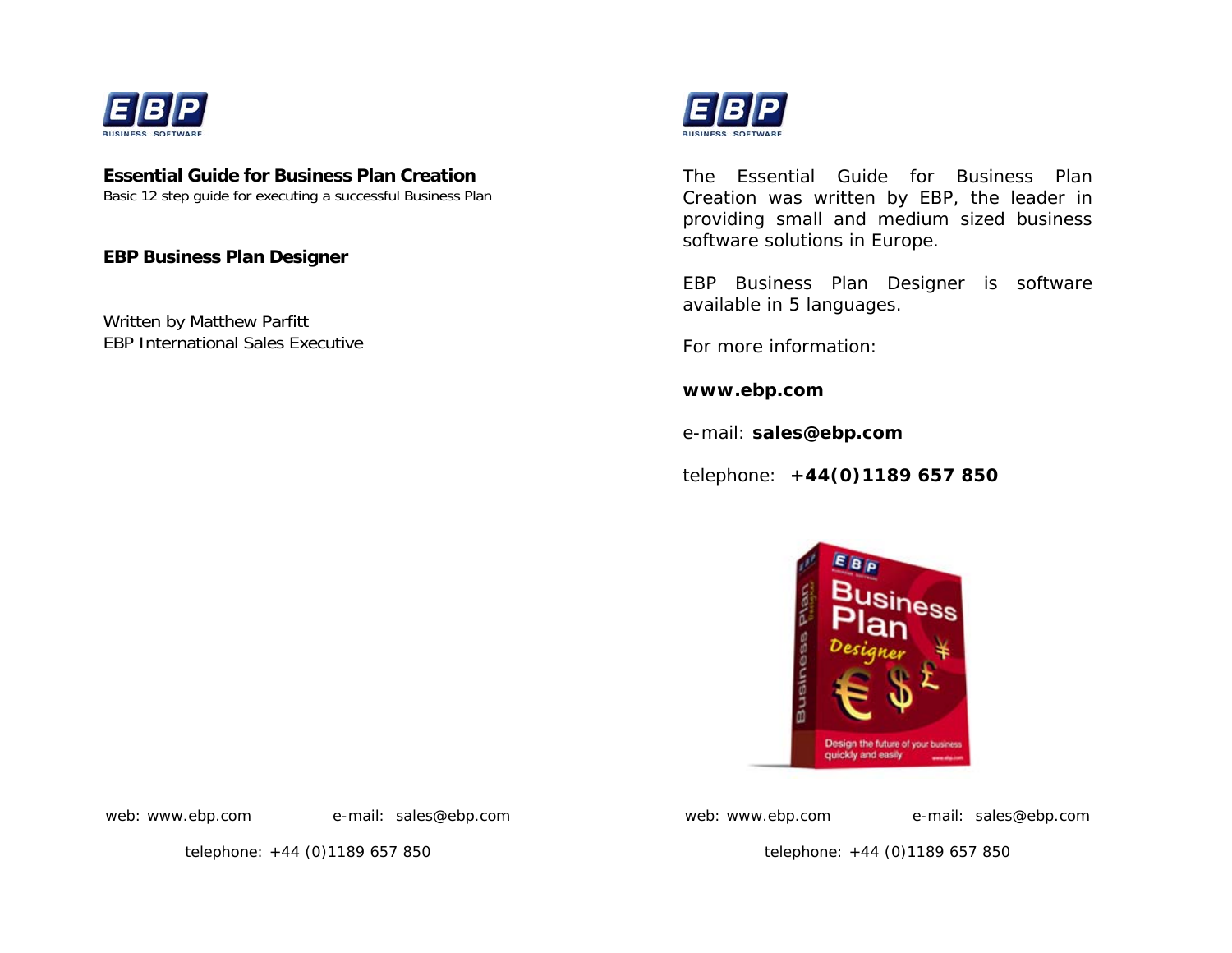

#### **Introduction**

This book is intended to be a quick guide to help you design a business plan for you company.

The sections in this guide are the essential aspects of any business plan and are also the main points that a potential investor or bank will look for when considering investing in your project.

It is best not to make the document more than 25 pages long, but anywhere between 20 and 50 pages is acceptable, so long as the content is relevant.

As well as the basic information we have also included a number of tips in each chapter that should help you to complete each section appropriately.

Finally, do not forget that the business plan is the most important document you will create for your company.



### **Contents**

- 1. Objectives
- 2. Executive review
- 3. Market analysis
- 4. Demand analysis
- 5. Environmental analysis
- 6. Company analysis
- 7. Analysis of the competition
- 8. Marketing strategy
- 9. Success factors
- 10. Economic analysis
- 11. Finance
- 12. Conclusion

web: www.ebp.com e-mail: sales@ebp.com

web: www.ebp.com e-mail: sales@ebp.com

telephone: +44 (0)1189 657 850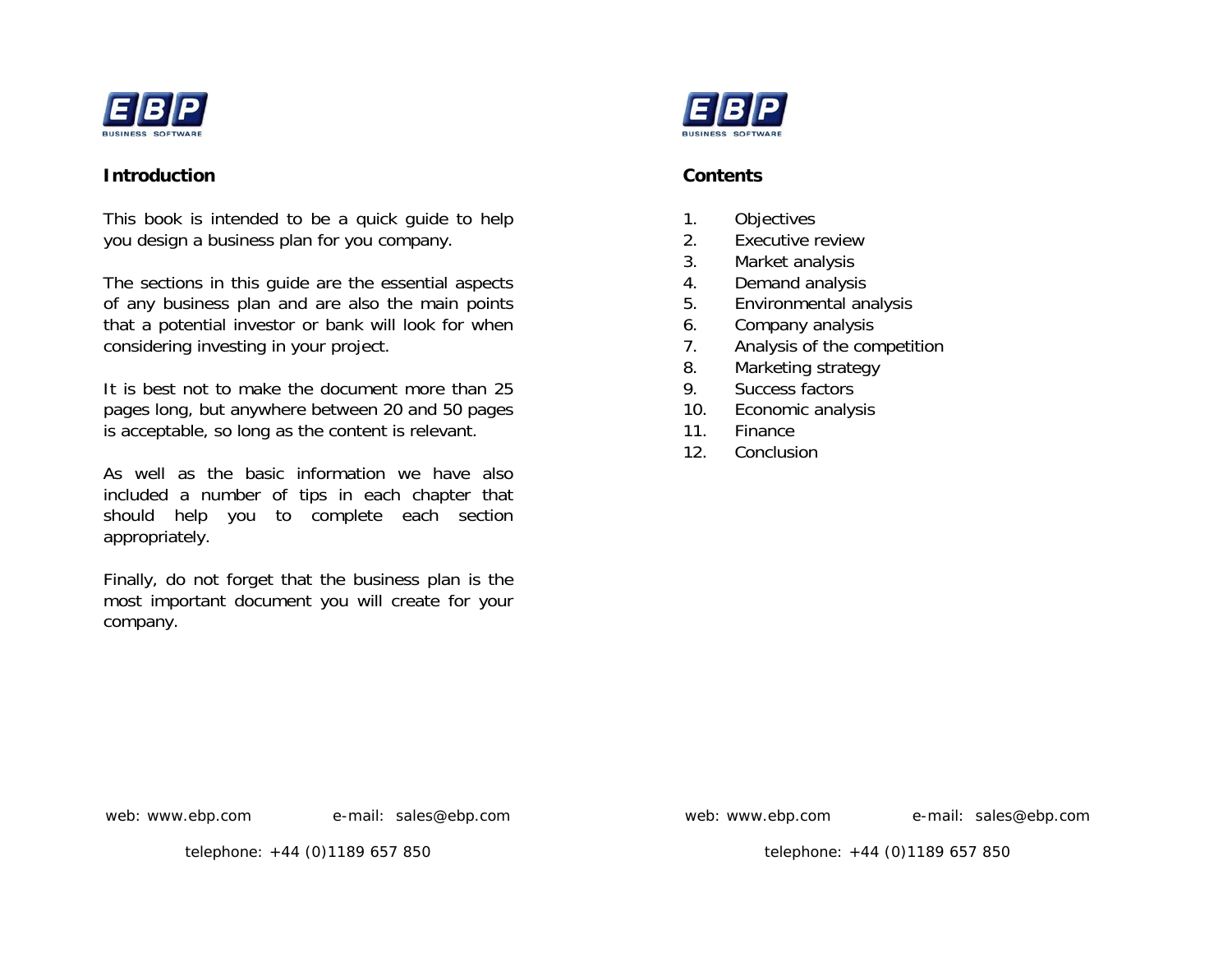

### **1. OBJECTIVES**

This section explains why you are creating this business plan and what it is, in brief, that you intend to do.

It could be for different reasons: To look for investors for a new project, to launch a new line of products, to market the company, or to create a new business unit.

### TIPS

• Do not elaborate at all, get to the point and be brief, each sentence is important. If a sentence does not hold important information, delete it.



## **2. EXEUCTIVE SUMMARY**

Here you will give a review of the whole plan, you will define the market, the product or service, your competitive advantage over the competition, the investment required and the predicted results over a given period of time.

This section is very important if you require investment to execute the plan. It allows both your executives and any potential external investors to understand the entire plan in a few paragraphs; more importantly it also permits the executive or investor to quickly see if the project demands more attention without having to read the entire plan.

The summary should be simple and well written with only the essential information included. It should be clear to the reader in the proposal what the possibilities of success are.

TIPS

- Write with a positive and authoritative tone, do not use if's, do not write 'we could', write 'we will'.
- The reader should have a clear idea of your business plan just by reading this page.

web: www.ebp.com e-mail: sales@ebp.com

telephone: +44 (0)1189 657 850

web: www.ebp.com e-mail: sales@ebp.com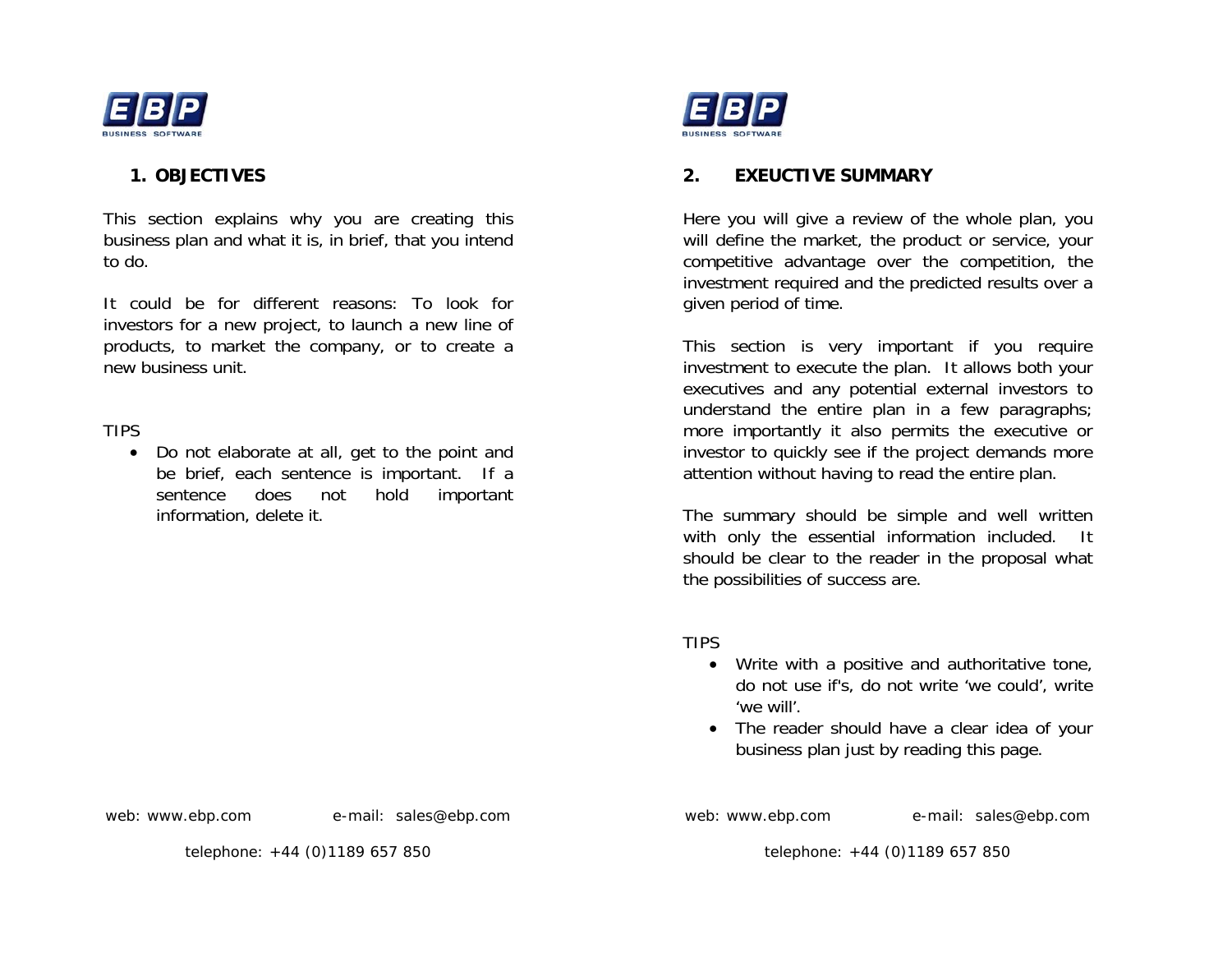

### **3. MARKET ANALYSIS**

In this chapter you will define:

- 3.1 The market
- 3.2 Geographical area
- 3.3Consumer behavior
- 3.4 Market segmentation

3.1 The market is the people or organizations that will participate in the buying and selling processes of the products or services or use these products or services.

3.2 The geographical area refers to a type or range of products in a defined geographical zone, for example, the automobile market in the USA or the cosmetic market in the UK.

3.3 Once you have defined the market and the geographical area you need to summarize the needs and behaviors of the consumers. Who are they? Why do they need the product or service?

3.4 Different groups of customers will have different requirements. The market for any product can be split into individual segments, where each segment describes customers with similar

web: www.ebp.com e-mail: sales@ebp.com

telephone: +44 (0)1189 657 850



requirements, tastes, characteristics, interests, or lifestyles. Segmentation indicates gaps in the market and highlights requirements of different types of users, enabling products to be positioned to meet those needs.

### TIPS

- If you do not know your market, you can not create a viable plan, so do your homework.
- Think about the behaviors and habits of each of the segments.
- Identify consumer needs that the competition does not cater for, and make sure that these are highlighted clearly in the customer requirements.

web: www.ebp.com e-mail: sales@ebp.com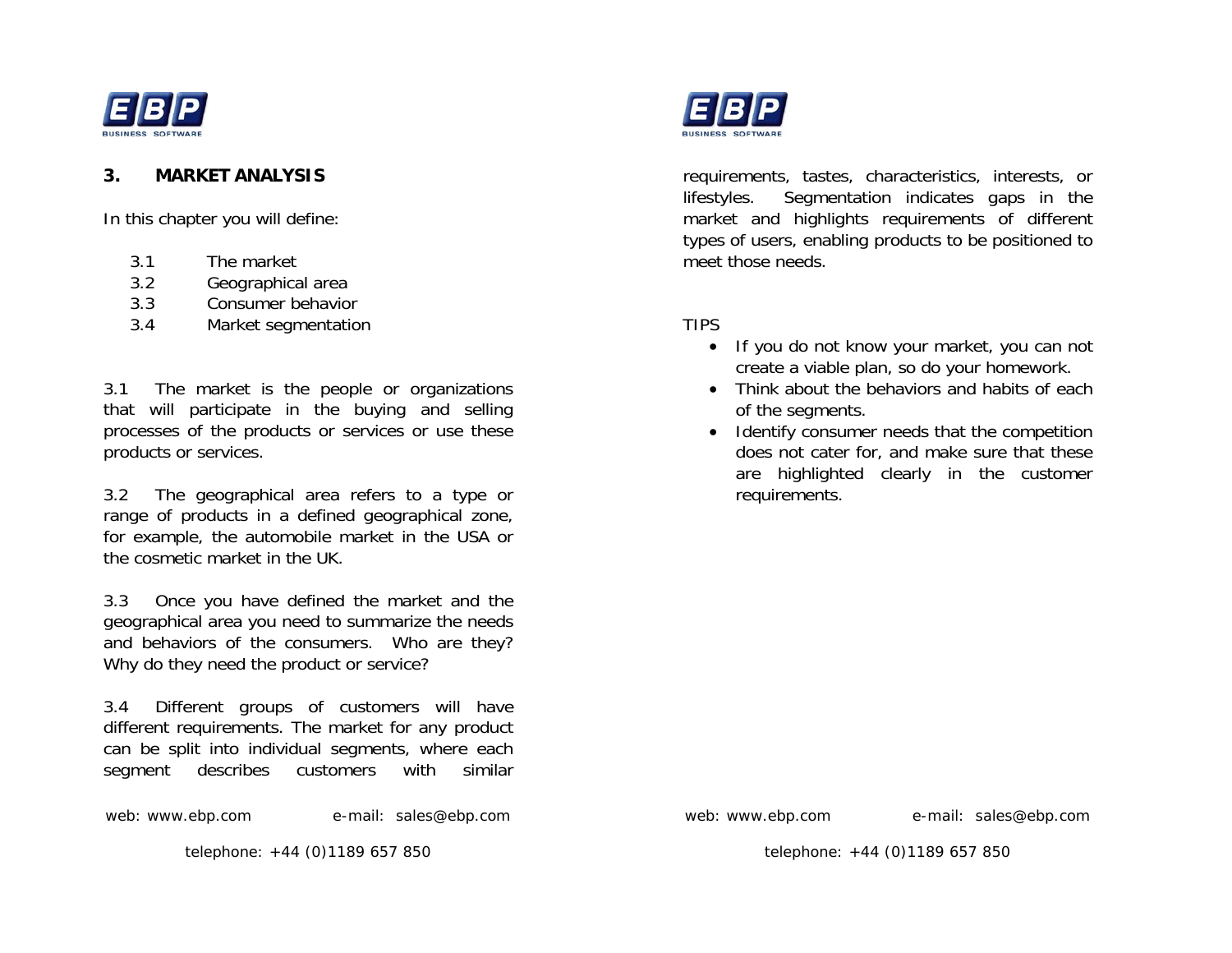

#### **4. DEMAND ANALYSIS**

In this section you are going to make a numerical evaluation of the market and the segments of the market that you have defined in the following areas:

- 4.1Potential demand
- 4.2Actual demand
- 4.3Future demand
- 4.4 Evolution of demand

4.1 The potential demand is the maximum the consumers could buy in a determined period of time.

4.2 Actual demand is the demand for the product or service this year or the previous year if the data is not available. It is possible to obtain sales data on a national or regional level from many different sources. If there is no data available you need to make estimates using other methods.

4.3 To establish future demand, estimate the increase in demand for the next year as a percentage of actual demand. For example the market for video games will go up by 10% in the next year. You can also make estimate for the medium and long term, 3-5 years would give you

web: www.ebp.com e-mail: sales@ebp.com

telephone: +44 (0)1189 657 850



information to provide for and create future strategies.

4.4 To see the potential evolution of demand make a graph of historical sales in your sector, using this you can see the market trends and define the phases of the product life cycle.

Using the actual, potential and future demand figures and applying them to the market segments previously identified by geographical region, objectives can be created as detailed later.

TIPS

- Do not commit the error of being over optimistic with demand forecasts.
- Define the life cycle of your product or service, apply this to future demand.
- The launch phase of many products is slow; sometimes it is better to enter a market after others when the demand has already been created.

web: www.ebp.com e-mail: sales@ebp.com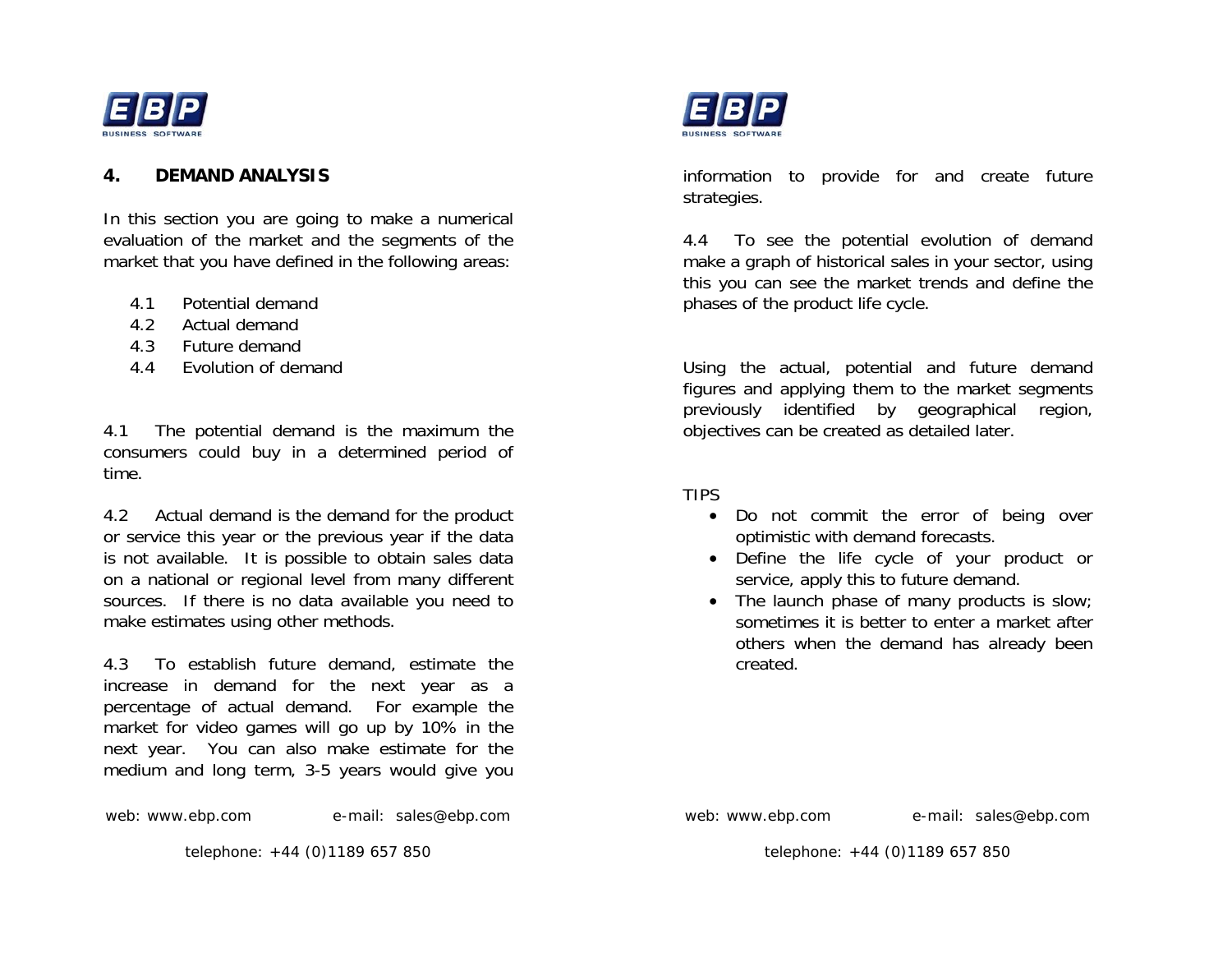

### **5. ENVIRONMENTAL ANALYSIS**

There are a number of environmental factors that can influence the behaviors of the market place affecting the consumers or the competition just as much as you.

To introduce the variables you consider important you can see how they will influence the decisions you have to make or the decisions the consumers make.

Environmental conditions to consider:

- Economic Cultural • Social
- - Technical
	- Demographic
- Legal •
	- Political Religious

#### TIPS

- Think about unemployment, average income, interest rate changes and technological advances in your field.
- Analyze the socio-cultural changes in society.
- Compile relevant information using newspapers, magazines, TV and the internet.

web: www.ebp.com e-mail: sales@ebp.com

telephone: +44 (0)1189 657 850



### **6. COMPANY ANALYSIS**

This section is like a brief presentation of your company and its capabilities. The history, philosophy, installations, personnel and the financial situation and resources.

The main points to be highlighted are:

- Management team Company history
- Technical capability Products
- Strengths and weaknesses
- Infrastructure, offices, transport
- 
- 
- Strategic objectives

Include some information on the capabilities of the company, how it is expected to work and the volumes it can handle.

#### TIPS

- Be optimistic but realistic.
- Emphasize the major strengths.
- Highlight the management team remembering that the potential investors are trusting them just as much as you with their investment.

web: www.ebp.com e-mail: sales@ebp.com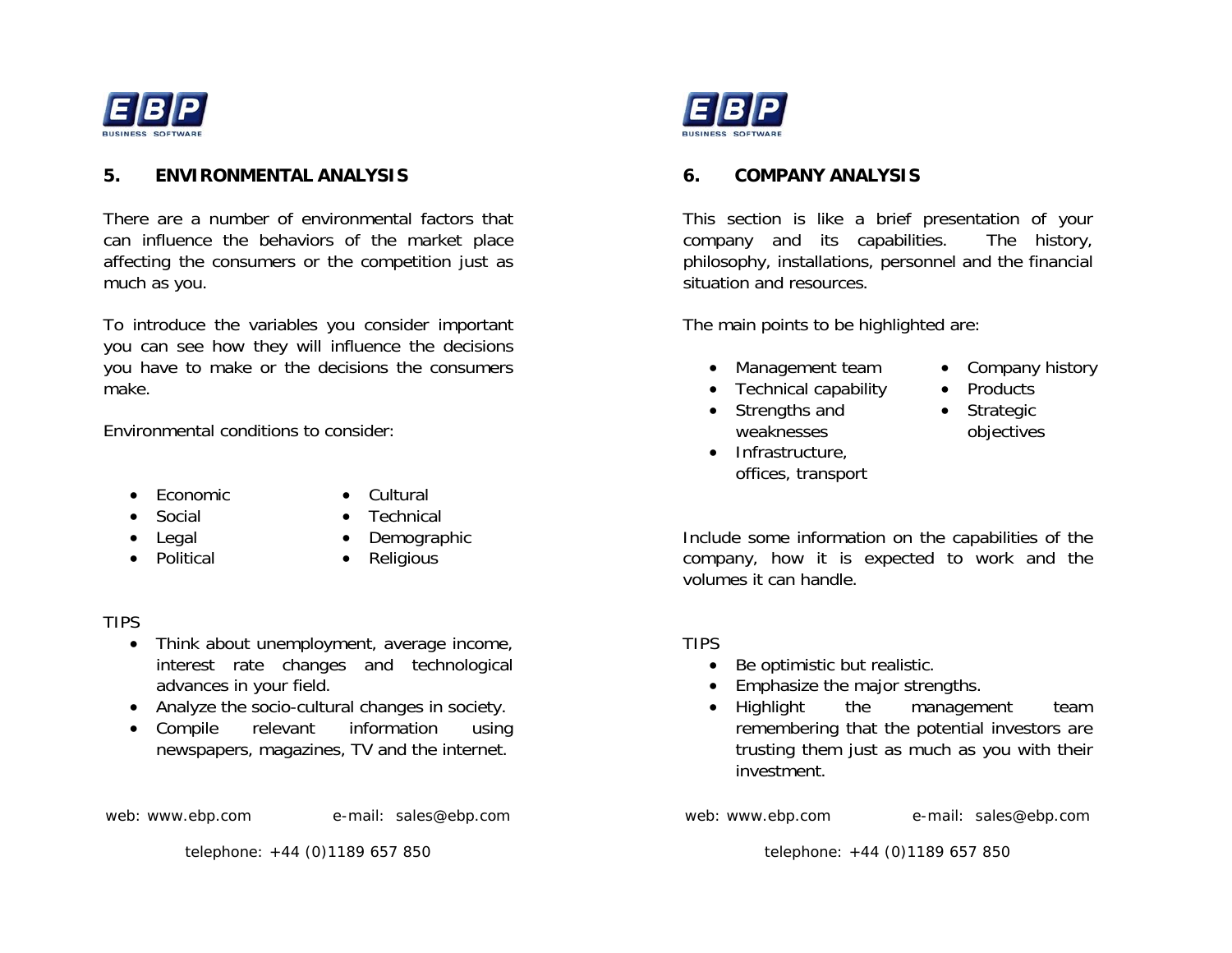

### **7. ANALYSIS OF THE COMPETITION**

Describe your competitors, their history, their resources, their products and services and how they operate in the competitive market place.

In the same way as you have analyzed your company do the same for the competition, what are their capabilities, how do they operate and what volumes can they handle.

### TIPS

- It is very important that you understand your competitors in order to attack their market place, to defend against their moves to increase their share of the market or even to avoid them all together if appropriate.
- Do not be worried about including information on the competition; there is room in the market place for everyone.
- Include the differences between your business and the competition.
- Be thorough.



### **8. MARKETING STRATEGY**

Once you have established the market, the competition and the factors that affect it you need to detail the strategy of how you will enter the market place.

The four principle strategies are:

- Penetrate in new markets
- To increase your share of the existing market
- To entrench yourself in the market
- To withdraw from the market place

Possible strategic objectives:

- Sales objectives
- Number of clients won
- Profit or margin objectives
- Share of the market
- Penetrate into new areas
- Penetrate into new market segments
- Positioning objectives
- Launching new products
- Withdrawing products from the market place

web: www.ebp.com e-mail: sales@ebp.com

web: www.ebp.com e-mail: sales@ebp.com

telephone: +44 (0)1189 657 850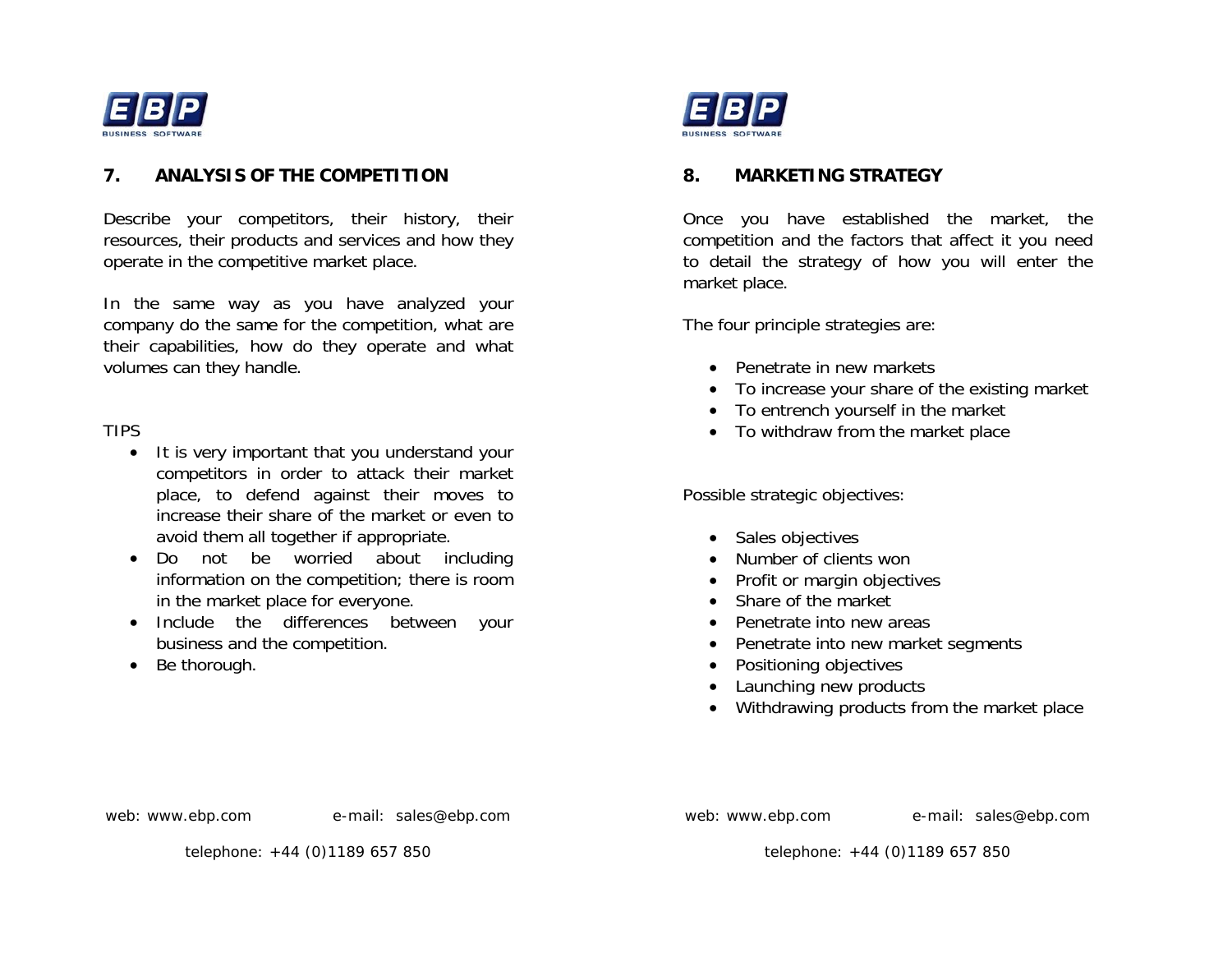

Now the objectives of the business are identified you need to look at the marketing mix, these are the four elements that are at the heart of marketing: product, price, distribution, and promotion.

### 1. Product

There are three types of product decisions that can be made:

- Create a new product
- Modify a current product
- Withdraw a product

These decisions need to based on gaps in the current market, gaps in other markets and short fallings of the competition.

#### 2. Price

The most common pricing objectives are as follows:

- To obtain profit on the capital invested
- To obtain profit on sales
- To gain a share of the market

web: www.ebp.com e-mail: sales@ebp.com

telephone: +44 (0)1189 657 850



There are basically three price strategies:

- Pricing low for penetration
- Price to match the competition
- High pricing

These pricing strategies can be applied:

- Generically across all products
- With each line of products having a different pricing structure
- With each product priced independently
- By geographical area
- 3. Distribution

Distribution is the movement of merchandise from the place of production to the end consumer and all the processes in between.

All products that you sell can be sold in the same way or can be split by product or line of products, different market segments may be better served in different ways or different geographical regions may be better covered through different channels.

web: www.ebp.com e-mail: sales@ebp.com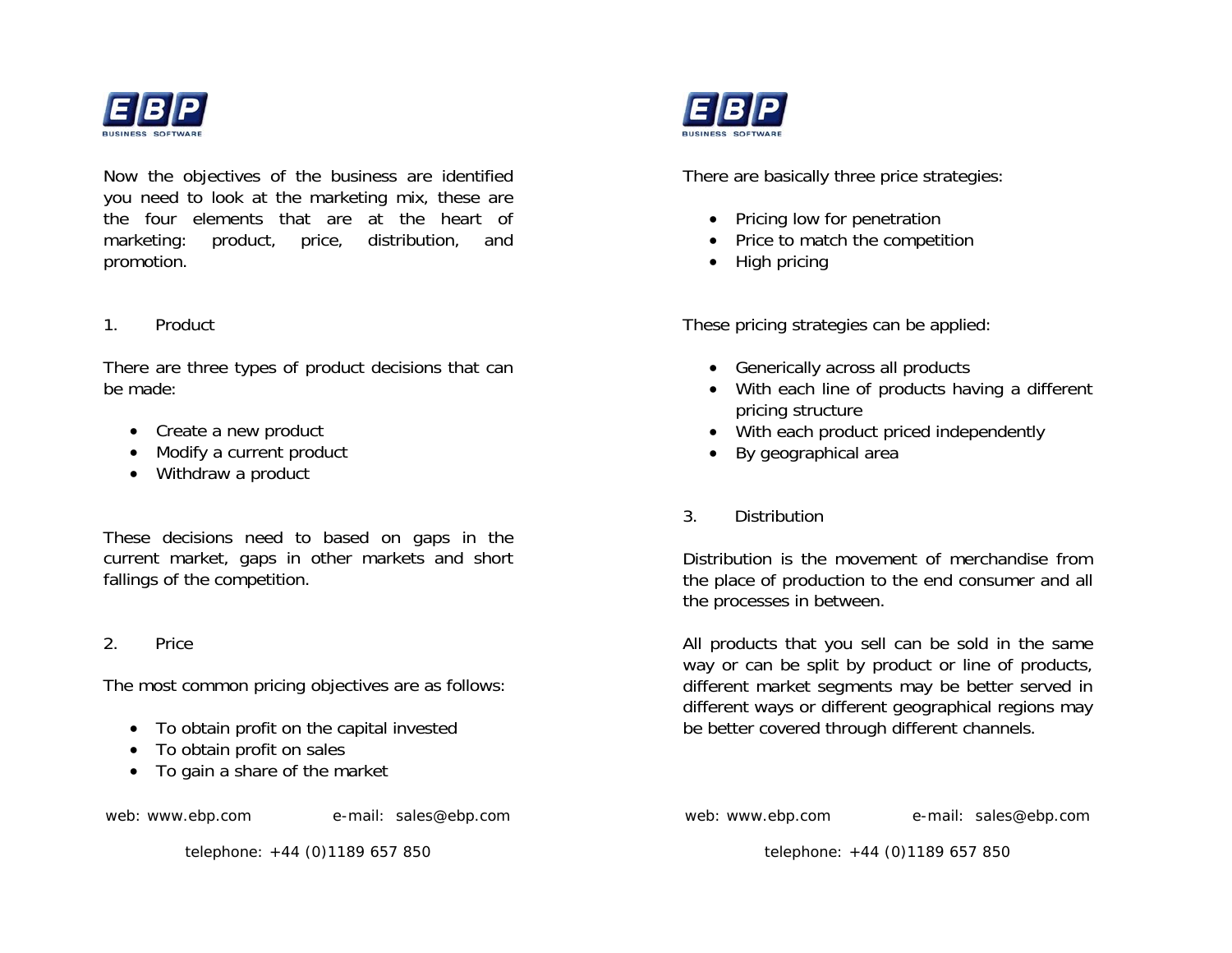

The distribution channel allows the business access to a market, to transport and sell products to the consumer; there are two routs to reach the customer:

- Direct sales. From manufacturer direct to the end consumer.
- Via resellers. Through agents, wholesale or retail.

#### **Direct sales**

Direct sales can be executed via the telephone, through your web page, via sales people visiting customers, by mail or through your high-street outlet or office.

#### **Agents**

Agents organize distribution to the end consumer through wholesale and retail. They will normally offer further services to aid this process including:

- Transport
- Sales promotion
- A sales team
- Accounts facilities

web: www.ebp.com e-mail: sales@ebp.com

telephone: +44 (0)1189 657 850



- Giving credit to clients
- Giving advise on the sector

### **Distributors**

Distributors are companies that are authorized to distribute products in a determined graphical area. They will then sell direct to large clients or use wholesale or retail as appropriate.

### **Wholesale**

They buy the product and sell it onto other wholesalers or direct to retailers.

### **Retail**

Retail sell the product direct to the end consumer. They can acquire the product via any or through all of the above channels depending on their activity, their location or product type. Retail takes two forms, independent stores that have one or a few outlets and retail multiples which may have many outlets over a large geographical area.

web: www.ebp.com e-mail: sales@ebp.com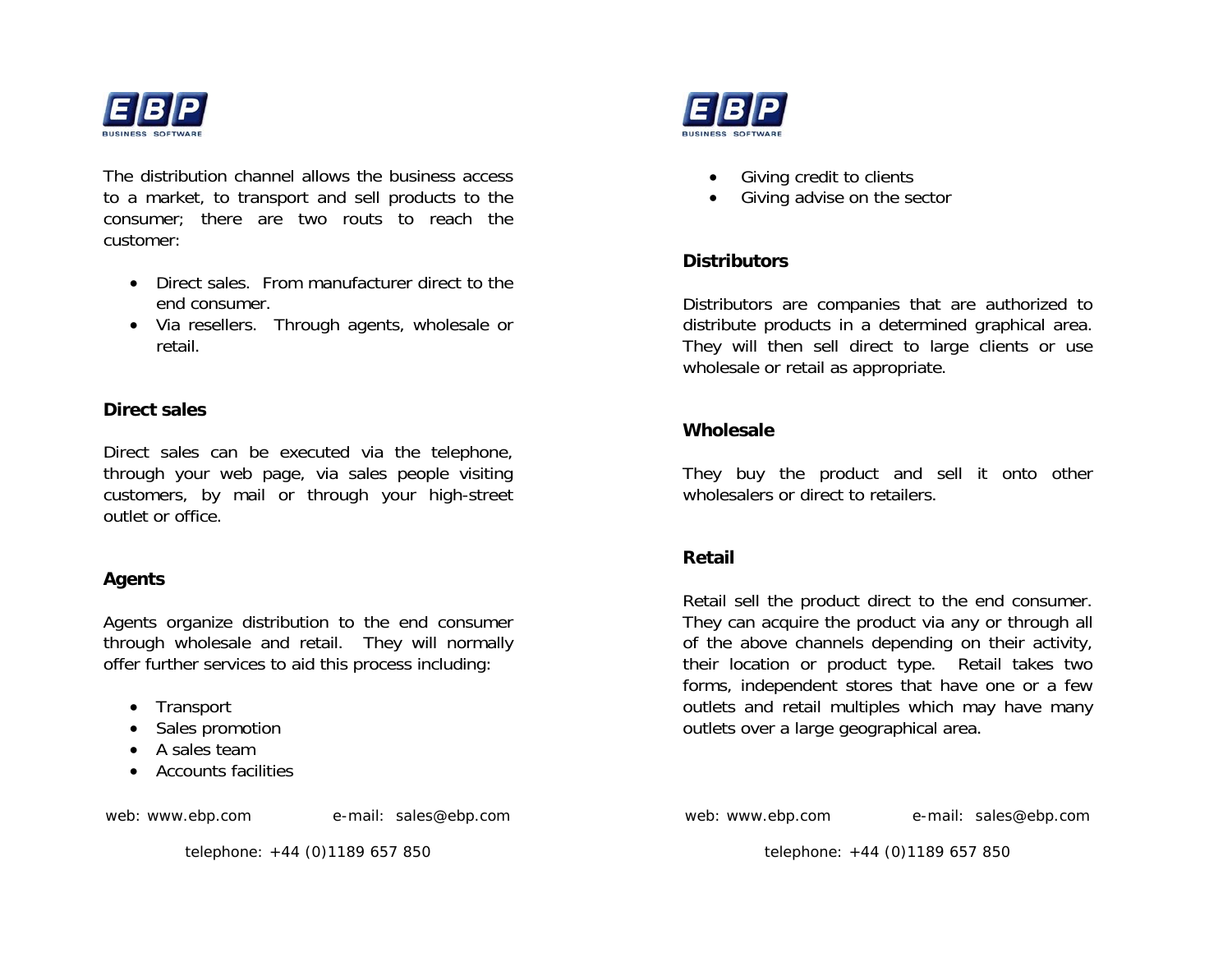

### **Franchises**

Franchising is the process of a set formula being applied by the franchisee that has been set up, tried, tested and proven by the franchisor. The franchisee is responsible for following the set plan and the franchisor is responsible for supporting the franchisee, providing operational advice and often advertising or promotional material. The franchisee has to pay the franchisor regular royalties or a management fee from the operation and there is often an initial buy in fee.

4. Promotion

There are four basic forms of promotion

- Personal sales
- Sales promotion
- Advertising
- Public relations

## TIPS

- Be direct. Define the essential characteristics of your products and how they satisfy the needs of the market.
- Do not be excessively technical.

web: www.ebp.com e-mail: sales@ebp.com

telephone: +44 (0)1189 657 850



- It is very important to define the distribution strategy. Many products have failed because they have not organized distribution correctly or not supplied the necessary resources.
- Be realistic with the promotional budget, remembering that the products or services are as yet unknown in the market place.
- Be very careful when deciding on pricing strategy and all its variants.
- This section is right at the heart of the business plan along with the figures, so be thorough.

web: www.ebp.com e-mail: sales@ebp.com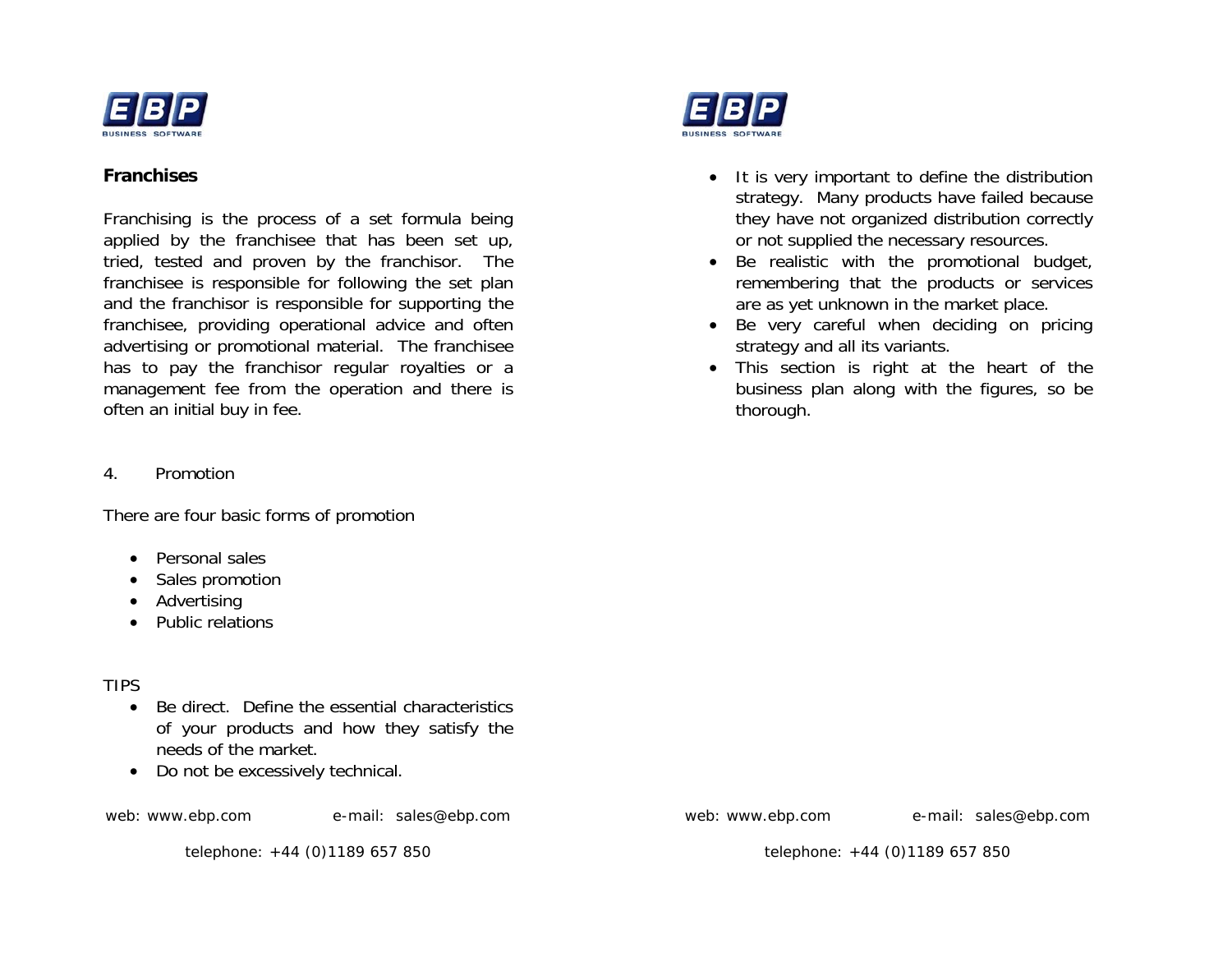

#### **9. SUCCESS FACTORS**

This section is very important as it provides a summary explaining why the plan will succeed. You could have a good marketing plan, an excellent management team, sufficient capital and a strong product, but what makes all the things you have to offer different. You need a unique selling point or points for your plan. What do you have that will make it succeed?

These factors could be very different, for example:

- Strong initial advertising
- The ability to offer low prices
- Quality of service
- A product or products with their own unique selling points
- Pre-agreed channels and volumes
- Capacity to innovate or modify products quickly
- Exclusive distribution channels

All businesses, from fruit shops to car manufacturers, cafes to banks have their own success factors and in many cases there is only one factor that creates this success.



telephone: +44 (0)1189 657 850



For a hairdresser it could be the quality and price, or just the quality; for easyJet it is the price; for Rolls Royce the quality and status; for a builder a specialist area of expertise. The secret is to identify these points and then to highlight them.

### TIPS

- Write only the important points.
- Get to the point and be brief, each sentence is important. If a sentence does not hold important information, delete it.

web: www.ebp.com e-mail: sales@ebp.com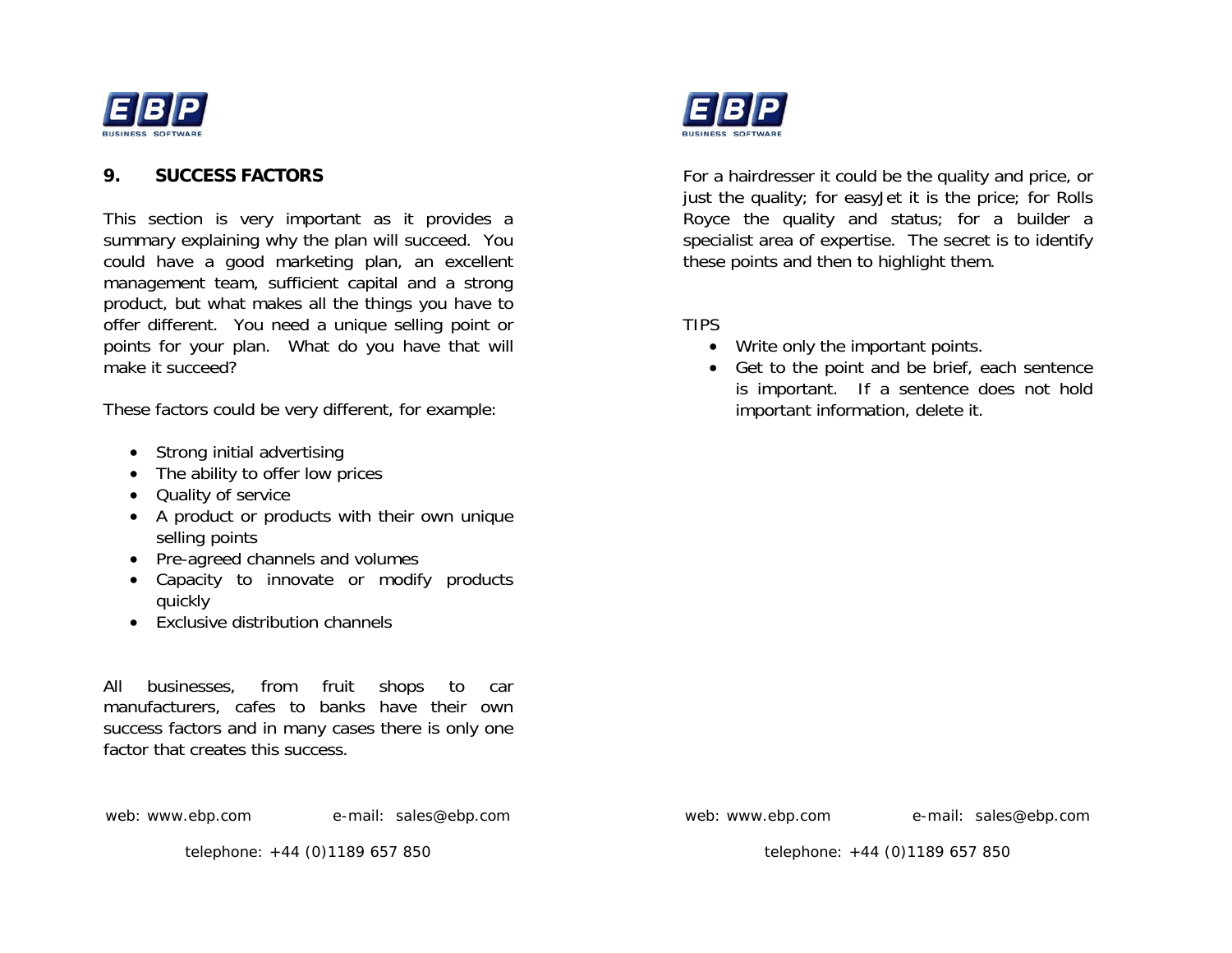

### **10. FINANCIAL ANALYSIS**

This should include the following information:

- 10.1 Profit and Loss statement for previous X years
- 10.2 Balance Sheet for previous X years
- 10.3 Fixed and variable cost projections
- 10.4 Sales projections for the next 3-5 years
- 10.5 Projected Cash Flow analysis for the next 3-5 years
- 10.6 Projected Profit and Loss statements for the next 3-5 years
- 10.7 Projected Balance Sheets for the next 3-5 years

10.1 If you have been trading previously, company history is imperative when projecting future success. The Profit and Loss accounts give a picture of a company's trading performance over a period of time in terms of income, sales and expenditure.

10.2 As with the Balance Sheet a historical perspective will provide a sound basis for future projections. A Balance Sheet is a snapshot of a company's assets (what is owned) and liabilities (what is owed).

web: www.ebp.com e-mail: sales@ebp.com

telephone: +44 (0)1189 657 850



Total assets should always equal total liabilities, hence the 'balance'. For example the money value of what you invest in the business (an asset) is owed to you by the business (a liability).

10.3 Establishing the fixed cost and the variable costs, when put together with the sales figures will establish the break even point of the business, the point at which the business start to make a profit.

10.4 Using historical information, your knowledge of the market place and your product or service, you will be able to project future sales.

10.5 A Cash Flow statement, usually constructed over the course of a year, compares your cash position at the end of the year to the position at the start, and the constant flow of money into and out of the business over the course of that year.

A Cash Flow statement deals only with the money circulating in the business. Projecting Cash Flow for a 3-5 year period will provide a useful tool in establishing whether your business is eating up cash or generating cash.

10.6 Using the projected sales and expenditures you will be able to put together a projected Profit and Loss statement.

web: www.ebp.com e-mail: sales@ebp.com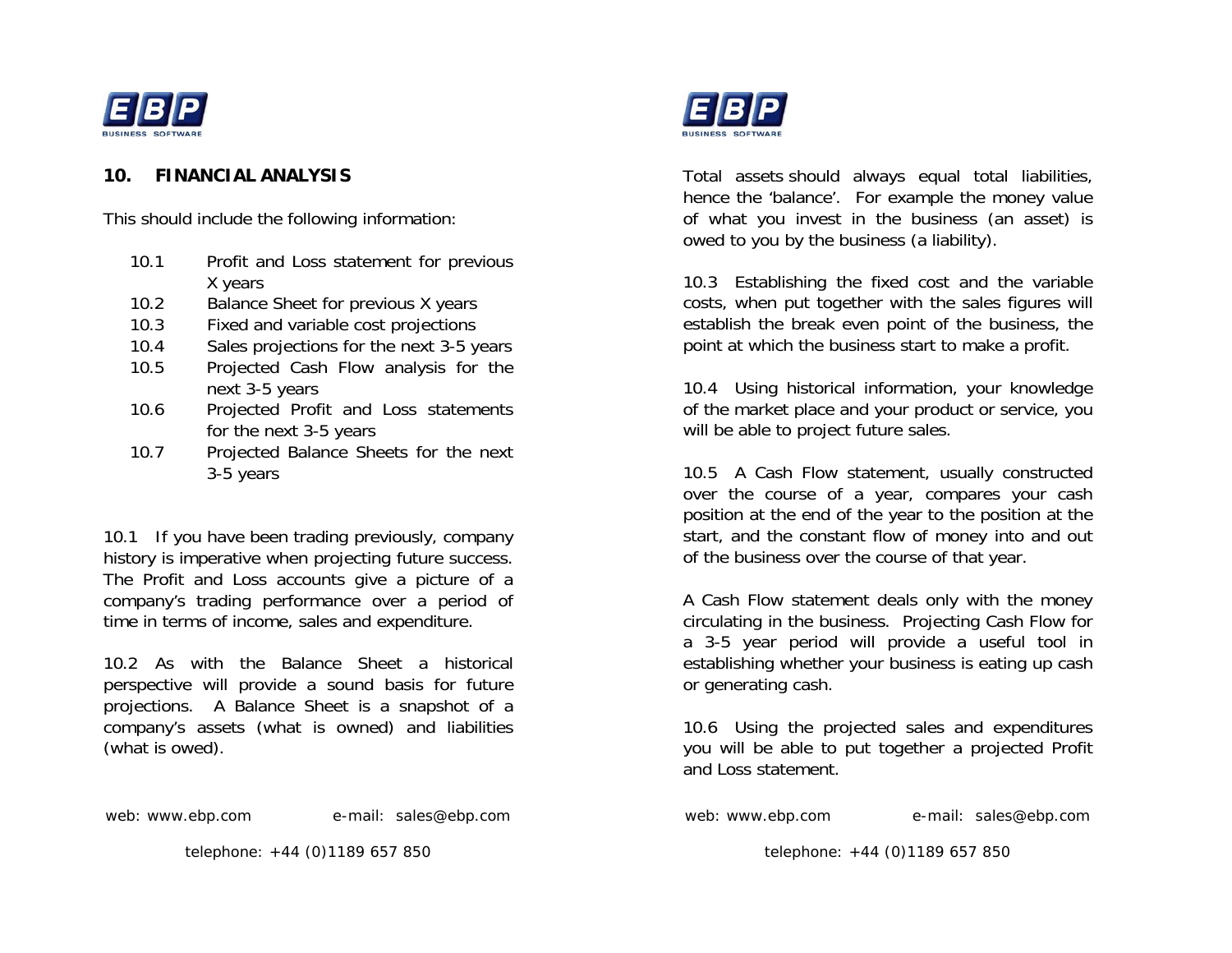

10.7 Projecting a Balance Sheet allows you to see the funds that will be required as the business matures.

### TIPS

- Make sure all graphs and charts are clear and well laid out.
- Prepare all information by year for a period of 3 to 5 years.
- Display at least the first year of Cash Flow information by month.
- Use accounting terms where appropriate, and always be clear when expressing a point.



#### **PROFIT AND LOSS STATEMENT**

| <b>Turnover</b>                |          | £600,000 |
|--------------------------------|----------|----------|
| Less Costs of goods sold       |          |          |
| Opening stock/work in progress | £60,000  |          |
| Raw materials                  | £100,000 |          |
| Employee wages                 | £200,000 |          |
| <b>Totals</b>                  | £360,000 |          |
| Less closing stock             | £40,000  |          |
|                                |          | £320,000 |
| <b>Gross Profit</b>            |          | £280,000 |
| Less indirect costs            |          |          |
| eg Rent                        | £10,000  |          |
| eg Rates                       | £8,000   |          |
| eg Depreciation                | £5,000   |          |
| <b>Totals</b>                  | £23,000  |          |
| <b>Operating Profit</b>        |          | £257,000 |

| <b>BALANCE SHEET</b>                              |               |
|---------------------------------------------------|---------------|
|                                                   |               |
| <b>Assets</b>                                     |               |
| <b>Fixed assets</b>                               |               |
| Property, plant and equipment                     | £1,430,000.00 |
| Available-for-sales investments                   | £43,000.00    |
| Long-term loans receivable                        | £75,000.00    |
|                                                   | £1,548,000.00 |
|                                                   |               |
| <b>Current assets</b>                             |               |
| Inventories                                       | £40,000.00    |
| Prepaid expenses and accrued income               | £7,500.00     |
| Short-term Joans receivable                       | £8,900.00     |
| Available for sales investments, cash equivalents | £15,400.00    |
| Bank and cash                                     | £64,500.00    |
|                                                   | £136,300.00   |
| <b>Total assets</b>                               | £1,684,300.00 |

web: www.ebp.com e-mail: sales@ebp.com

telephone: +44 (0)1189 657 850

web: www.ebp.com e-mail: sales@ebp.com